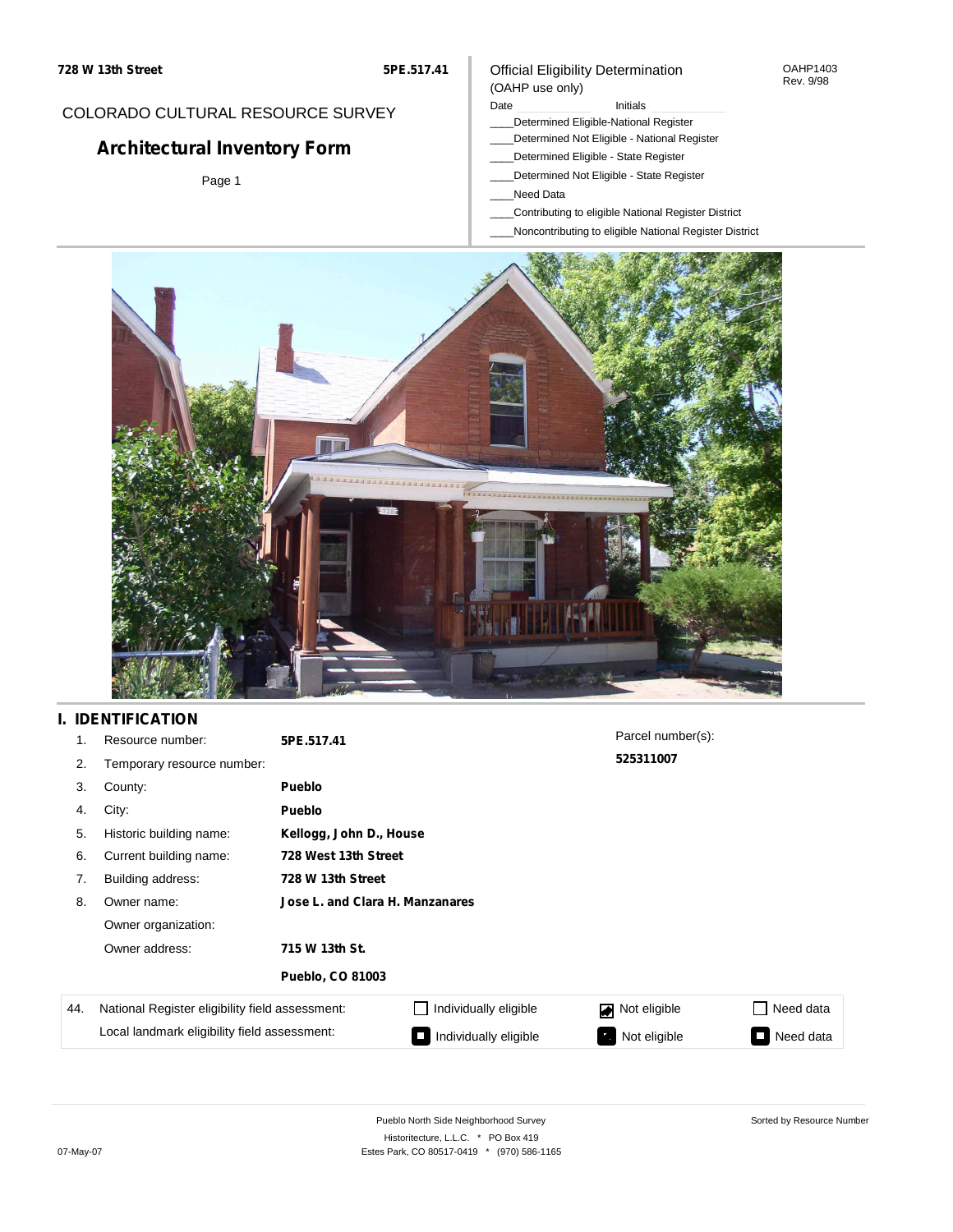Sorted by Resource Number

## **Architectural Inventory Form**

Page 2

### **II. GEOGRAPHIC INFORMATION**

| 9.  | P.M.                |           | 6th             |    |    | Township:               |       | <b>20S</b>                  |    |               |           | Range:                                              | 65W |         |
|-----|---------------------|-----------|-----------------|----|----|-------------------------|-------|-----------------------------|----|---------------|-----------|-----------------------------------------------------|-----|---------|
|     |                     | <b>SW</b> | 1/4             | of | NE | 1/4                     | of NE | 1/4                         | of | <b>SW</b> 1/4 |           | of Section                                          |     | 25      |
| 10. | UTM reference zone: |           |                 |    |    | 13                      |       |                             |    |               |           |                                                     |     |         |
|     | Easting:            |           |                 |    |    | 533492                  |       |                             |    |               | Northing: |                                                     |     | 4236602 |
| 11. |                     |           | USGS quad name: |    |    | <b>Northeast Pueblo</b> |       |                             |    |               | Scale:    |                                                     |     | 7.5     |
|     | Year:               |           |                 |    |    | 1974)                   |       | 1961 (Photorevised 1970 and |    |               |           |                                                     |     |         |
|     | 12. $Lot(s)$ :      |           |                 |    |    |                         |       |                             |    |               |           | north 78 feet of the west 28 feet of Lot 6: Block 2 |     |         |
|     | Addition:           |           |                 |    |    | <b>Craig's Addition</b> |       |                             |    |               |           | Year of addition:                                   |     | 1871    |

13. Boundary description and justification:

The boundary, as described above, contains but does not exceed the land historically associated with this property.

Metes and bounds exist:

П

#### **III. ARCHITECTURAL DESCRIPTION**

| 14. | Building plan (footprint, shape):    | <b>L-Shaped Plan</b>                 |                       |
|-----|--------------------------------------|--------------------------------------|-----------------------|
|     | Other building plan descriptions:    |                                      |                       |
| 15. | Dimensions in feet (length x width): | 814 square feet                      |                       |
| 16. | Number of stories:                   |                                      |                       |
| 17. | Primary external wall material(s):   | <b>Brick</b>                         | Other wall materials: |
|     |                                      | <b>Stucco</b>                        |                       |
| 18. | Roof configuration:                  | <b>Gabled Roof/Cross Gabled Roof</b> |                       |
|     | Other roof configurations:           |                                      |                       |
| 19. | Primary external roof material:      | <b>Asphalt Roof/Composition Roof</b> |                       |
|     | Other roof materials:                |                                      |                       |
| 20. | Special features:                    | Chimney                              |                       |
|     |                                      | <b>Porch</b>                         |                       |
|     |                                      | <b>Window/Seamental Arch</b>         |                       |

#### 21. General architectural description:

Oriented to the north, this house rests on a buff-colored, rock-faced sandstone foundation arranged as coursed ashlar, with 3light hopper basement windows. Red brick, with pink-tinted mortar, clads the exterior walls. Bands of pink, rough-faced sandstone correspond to the window sills on the first and second story, breaking up the masonry walls. Windows are generally 1-over-1-light, double-hung sash, with white vinyl frames. Some windows have plastic inserts to make them appear as 8-over-8light windows. They open between rock-faced sandstone sills and segmental arches. Windows dominating both stories of the front (north) façade and the west elevation feature pronounced archivolts consisting of alternating smooth and rough-faced bricks. A round arch of alternating, projecting bricks surrounds the windows. A shed-roof porch wraps around the northeast corner of the house. The porch supports are red-painted, wood, Doric columns. Spanning between them is a simple, wood balustrade. A pediment protrudes from the east end of the porch's north elevation. It shelters 3 concrete steps. The porch has a dentiled cornice. The principal doorway opens in the north face of the inside (northeast-facing) corner. It hosts a 5-panel wood door with cottage-style glazing, opening behind an aluminum-frame storm door. Above the door is a single-light transom. A doorway opening in the east face of the corner has been bricked shut. Another doorway opens in the rear (south) elevation. It hosts a white-painted wood slab door. Gray, interlocking asphalt shingles cover the cross-gabled main roof and all other roof surfaces. White-painted wood soffit and fascia, with projecting cornice, box the eaves. An engaged chimney and hearth protrudes from the north end of the west elevation. It features a corbelled hearth and chimney cap. Chimneys also protrude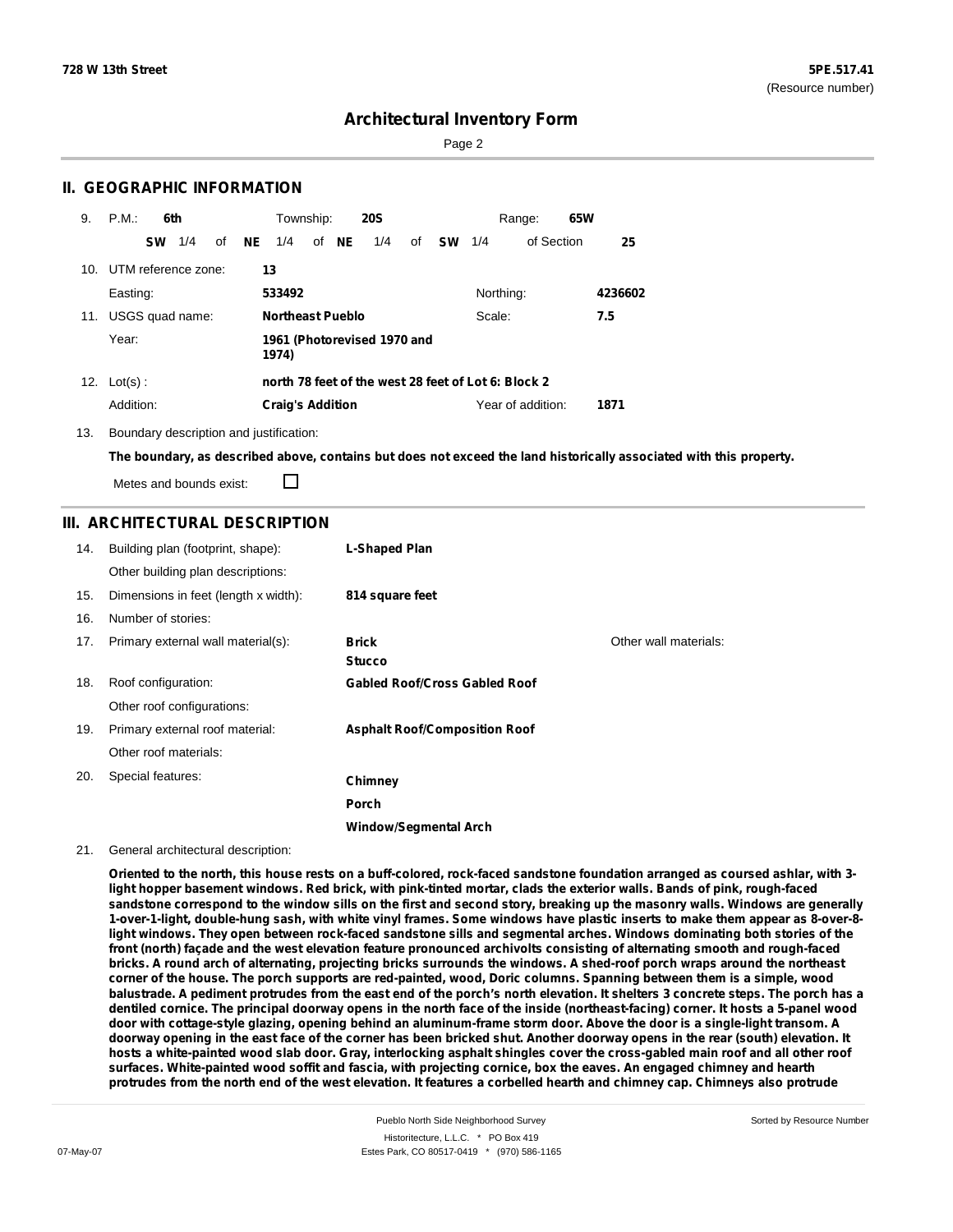Page 3

**from the northeast corner and at the junction of the roof ridges.**

Architectural style: 22. **Late Victorian/Edwardian**

Other architectural styles:

Building type:

23. Landscape or special setting features:

This property is located on terrain sloping downward from north to south, with an elevation of around 4,700 feet above mean sea level. The neighborhood features modest, one- and two-story houses. Setbacks from West 13th Street, the busy, principal east-west thoroughfare through this area, are generally the same on this block. This property is situated on the southeast corner of West 13th and Craig streets. A grass strip separates the sidewalk from West 13th Street. Surrounding the house is a planted-grass yard, with mature landscaping. Large maple trees line the west side of the property. The lot lacks a backyard **because of the density of associated buildings.**

- 24. Associated buildings, features or objects:
	- 1 : Type: **Garage**
		- Describe: **A 2-car garage is located between the main house and small house, physically connecting both structures. Oriented to the west, the garage rests on a concrete foundation. Salmon-painted stucco clads the exterior walls. A large opening dominates the front (west) elevation, but it lacks a garage door of any kind. Instead, a brown vinyl tarp shelters much of the doorway. The rear (east) elevation appears to be entirely open. A high, crenellated parapet surrounds the shed roof, which sheets of rolled asphalt cover. The rafter ends are exposed.**

#### 2 : Type: **Small House**

Describe: A small house is located on the southwest corner of the lot, connected to the main house by **the garage. Oriented to the west, the building rests on a salmon-painted, concrete foundation. Stucco of the same color clads the exterior walls. Windows are 5 (vertical)-over-1, double-hung sash, with white-painted wood frames and aluminum-frame storm windows. They have narrow, blue-painted wood surrounds. A doorway opens north of center in the front (west) façade. It hosts a blue-painted, 6-panel metal door, opening behind an aluminum-frame storm door. This doorway opens onto a small, shed-roofed porch. A raised extension of the porch, to the south, is uncovered. The porch complex consists of unpainted wood posts and latticework. Another doorway opens low in the center of the south elevation. It hosts a 5-panel, white-painted wood door, with the light boarded shut. Above the doorway is a small, shed-roofed hood. A high, crenellated parapet surrounds the shed roof, which is covered in sheets of rolled asphalt. The rafter ends are exposed.**

#### **IV. ARCHITECTURAL HISTORY**

| 25. | Date of Construction:  | Estimate: | 1900                             | Actual:                                                                                       |
|-----|------------------------|-----------|----------------------------------|-----------------------------------------------------------------------------------------------|
|     | Source of Information: |           | Co. consulted 1886 through 2003. | Pueblo City Directory. Pueblo, Co.; Salt Lake City; Kansas City, Mo.; and others: R.L. Polk & |
| 26. | Architect:             | unknown   |                                  |                                                                                               |
|     | Source of information: |           |                                  |                                                                                               |
| 27. | Builder:               | unknown   |                                  |                                                                                               |
|     | Source of information: |           |                                  |                                                                                               |
| 28. | Original Owner:        | unknown   |                                  |                                                                                               |
|     | Source of information: |           |                                  |                                                                                               |

29. Construction history:

According to Pueblo County Tax Assessor records, this building was constructed in 1900. Sanborn maps and city directories corroborate this date. It was one of 4 nearly identical and neighboring houses: 722 (5PE.5662), 724 (5PE.5663), 726 (5PE.517.39), and 738 (5PE.517.4) West 13th Street. The attached garage and small house date to before 1952, based on Sanborn maps. Structural evidence suggests that the small house was constructed first, with the connecting garage built at a later time. The **windows in the main house have been replaced recently, most likely after 1990.**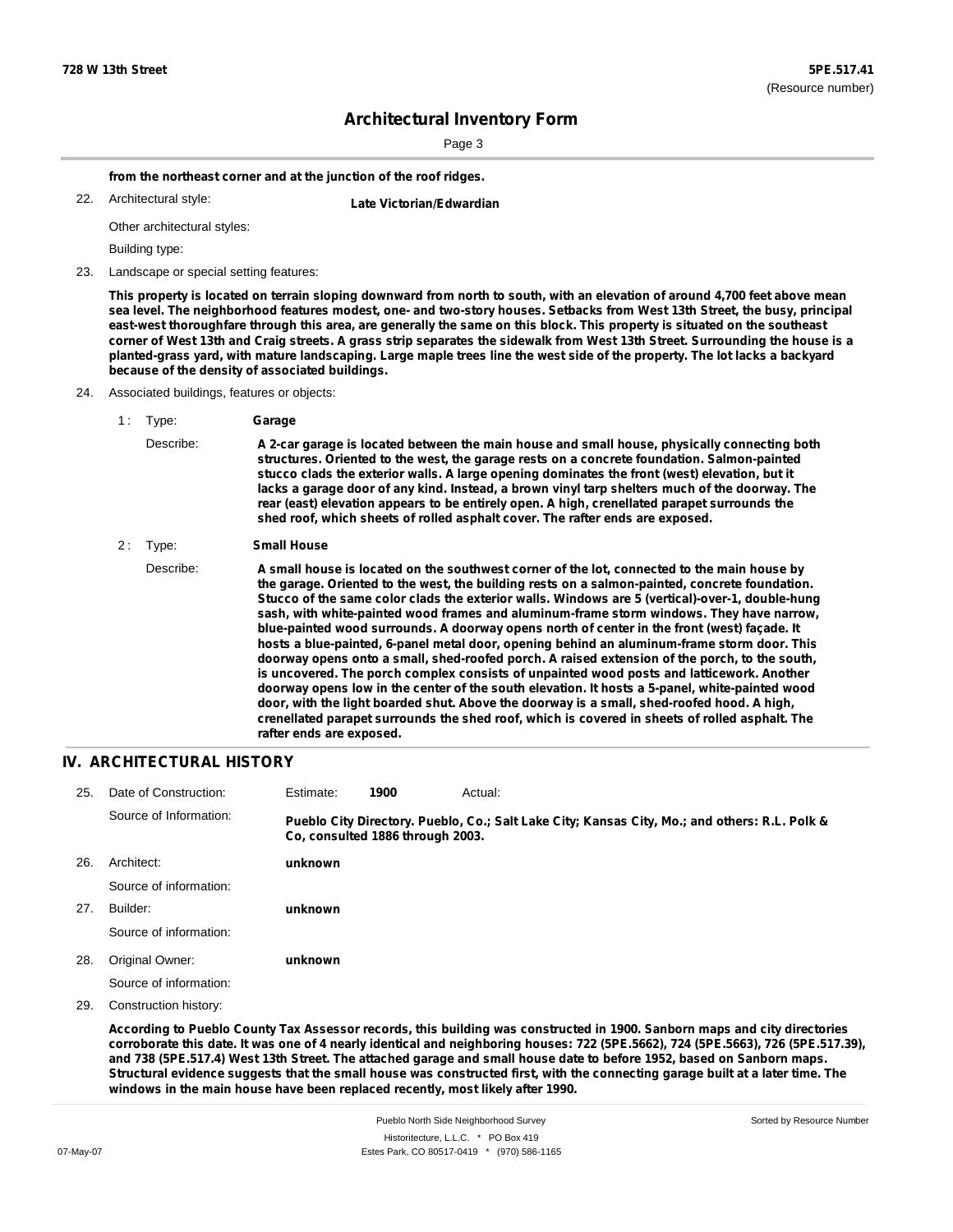| ⋍<br>ır<br>- 7 |
|----------------|
|----------------|

| 30. Location:<br>Date of move(s);<br>original |
|-----------------------------------------------|
|-----------------------------------------------|

### **V. HISTORICAL ASSOCIATIONS**

|     | 31. Original use(s): | <b>Single Dwelling</b> |
|-----|----------------------|------------------------|
| 32. | Intermediate use(s): | <b>Single Dwelling</b> |
|     | 33. Current use(s):  | <b>Single Dwelling</b> |
| 34. | Site type(s):        | <b>Residence</b>       |

### 35. Historical background:

The first resident of this house, constructed around 1900, was John D. Kellogg, who lived here with his wife, Maggie Kellogg. John was born in Ohio in November 1861. Maggie was a native of Ohio, where she was born in January 1871. They were **married in 1889. John Kellogg managed one of Pueblo's many dry goods companies.**

In 1909, the resident was Carrie C. Limbocker, widow of Thomas B. Limbocker. Mayme Asheraft lived here in 1914, followed by E.L. Petty in 1919. In 1925, the residents were Alex W. Maxey and Peter Thomas. Maxey was an employee of the nearby **Colorado State Hospital.**

Around 1930, Eugene Hall purchased this property and resided here. He was born in Milwaukee, Wisconsin, on January 21, 1900, but settled in Pueblo at a young age. With his wife, Edna R. Hall, Eugene had a son, Donald R. Hall. Eugene Hall was superintendent of the Midwest Steel and Iron Company, retiring after 46 years of service. The Halls resided here through 1940. **Edna Hall died on September 29, 1991, and Eugene on December 16 of the same year.**

Wilburn Landers lived here in 1945. Boyd K. Seavey purchased this property around 1950 and resided here until his wife's death in 1961. He was a railroad employee. Boyd and Maude Seavey had three children, Mrs. William Harris, Grace Boyd [married surname], and Boyd K. Seavey, Jr. Maude Seavey died on November 11, 1961, and the elder Boyd Seavey on June 29, **1963. Jose L. and Clara H. Manzanares are the current owners of this property.**

#### 36. Sources of information:

**Pueblo County Office of Tax Assessor. Property information card [internet].**

**Pueblo City Directory. Pueblo, Co.; Salt Lake City; Kansas City, Mo.; and others: R.L. Polk & Co, consulted 1886 through 2003.**

**Sanborn Fire Insurance Maps (for Pueblo, Colorado). New York: Sanborn Map and Publishing Co., 1883, 1886, 1889, 1893, 1904-05, 1904-51, and 1904-52.**

**U.S. Census of 1900. Precinct 3, Pueblo, Pueblo County, Colorado. Series T623, roll 128, p. 12.**

**"Maxey (Alex W.)" [obituary]. Pueblo Chieftain, 16 February 1947, p. 2.**

**"Eugene C. Hall" [obituary]. Pueblo Chieftain, 18 December 1991, p. 6D.**

**"Seavey (Boyd K.)" [obituary]. Pueblo Chieftain, 4 July 1963, p. 7B.**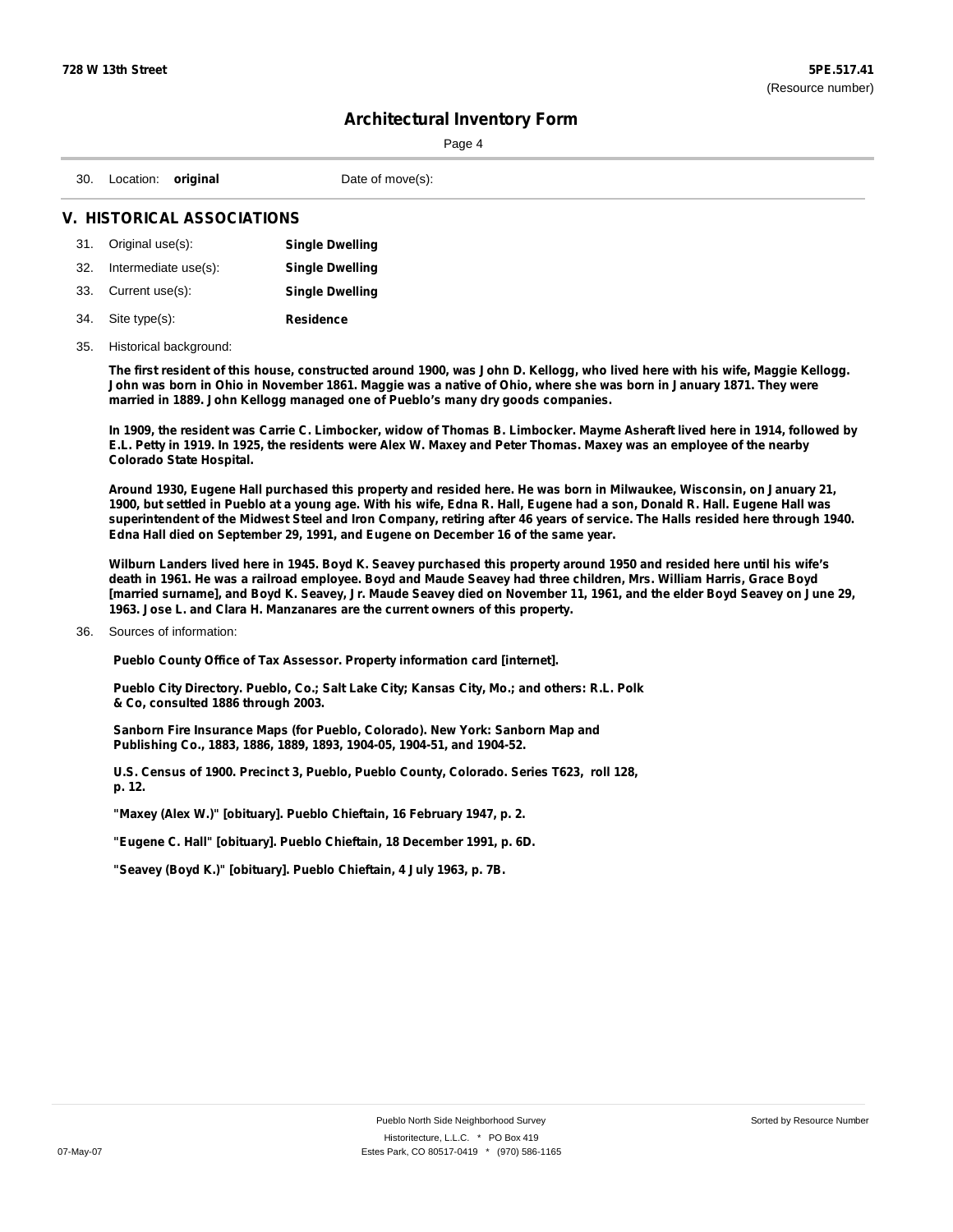Sorted by Resource Number

# **Architectural Inventory Form**

Page 5

|     | <b>VI. SIGNIFICANCE</b>                                                                                                                                                                                                                                                               |
|-----|---------------------------------------------------------------------------------------------------------------------------------------------------------------------------------------------------------------------------------------------------------------------------------------|
| 37. | Local landmark designation:<br>No.<br>Yes $\Box$                                                                                                                                                                                                                                      |
|     | Designation authority:                                                                                                                                                                                                                                                                |
|     | Date of designation:                                                                                                                                                                                                                                                                  |
| 38. | Applicable National Register criteria:                                                                                                                                                                                                                                                |
|     | A. Associated with events that have made a significant contribution to the broad pattern of our history.                                                                                                                                                                              |
|     | B. Associated with the lives of persons significant in our past.<br>$\Box$                                                                                                                                                                                                            |
|     | C. Embodies the distinctive characteristics of a type, period, or method of construction, or represents the work<br>◙<br>of a master, or that possess high artistic values, or represents a significant and distinguished entity whose<br>components may lack individual distinction. |
|     | D. Has yielded, or may be likely to yield, information important in history or prehistory.                                                                                                                                                                                            |
|     | Qualifies under Criteria Considerations A through G (see manual).                                                                                                                                                                                                                     |
|     | Does not meet any of the above National Register criteria.                                                                                                                                                                                                                            |
|     | <b>Pueblo Standards for Designation:</b>                                                                                                                                                                                                                                              |
|     | <u>1a. History</u>                                                                                                                                                                                                                                                                    |
|     | Have direct association with the historical development of the city, state, or nation; or<br>$\overline{\phantom{a}}$ .                                                                                                                                                               |
|     | <u>1b. History</u>                                                                                                                                                                                                                                                                    |
|     | Be the site of a significant historic event; or<br>$\Box$                                                                                                                                                                                                                             |
|     | 1c. History<br>Have direct and substantial association with a person or group of persons who had influence on society.<br>$\overline{\phantom{a}}$                                                                                                                                    |
|     | 2a. Architecture                                                                                                                                                                                                                                                                      |
|     | Embody distinguishing characteristics of an architectural style or type; or<br>$\Box$                                                                                                                                                                                                 |
|     | 2b. Architecture                                                                                                                                                                                                                                                                      |
|     | Be a significant example of the work of a recognized architect or master builder, or<br>$\Box$                                                                                                                                                                                        |
|     | 2c. Architecture                                                                                                                                                                                                                                                                      |
|     | Contain elements of architectural design, engineering, materials, craftsmanship, or artistic merit which represent a<br>О<br>significant or influential innovation;                                                                                                                   |
|     | 2d. Architecture                                                                                                                                                                                                                                                                      |
|     | Portray the environment of a group of people or physical development of an area of the city in an era of history<br>$\Box$<br>characterized by a distinctive architectural style.                                                                                                     |
|     | 3a. Geography                                                                                                                                                                                                                                                                         |
|     | Have a prominent location or be an established, familiar, and orienting visual feature of the contemporary city, or<br>П                                                                                                                                                              |
|     | 3b. Geography                                                                                                                                                                                                                                                                         |
|     | Promote understanding and appreciation of Pueblo's environment by means of distinctive physical characteristics<br>or rarity; or                                                                                                                                                      |
|     | 3c. Geography                                                                                                                                                                                                                                                                         |
|     | Make a special contribution to Pueblo's distinctive character.<br>О                                                                                                                                                                                                                   |
|     | Not Applicable                                                                                                                                                                                                                                                                        |
|     | Does not meet any of the above Pueblo landmark criteria.<br>$\overline{\phantom{a}}$                                                                                                                                                                                                  |
| 39. | Area(s) of Significance:<br><b>Architecture</b>                                                                                                                                                                                                                                       |
| 40. | Period of Significance:<br>ca. 1900                                                                                                                                                                                                                                                   |
| 41. | National:<br>Level of significance:<br>State<br>Local<br><b>The Second</b><br>У.,                                                                                                                                                                                                     |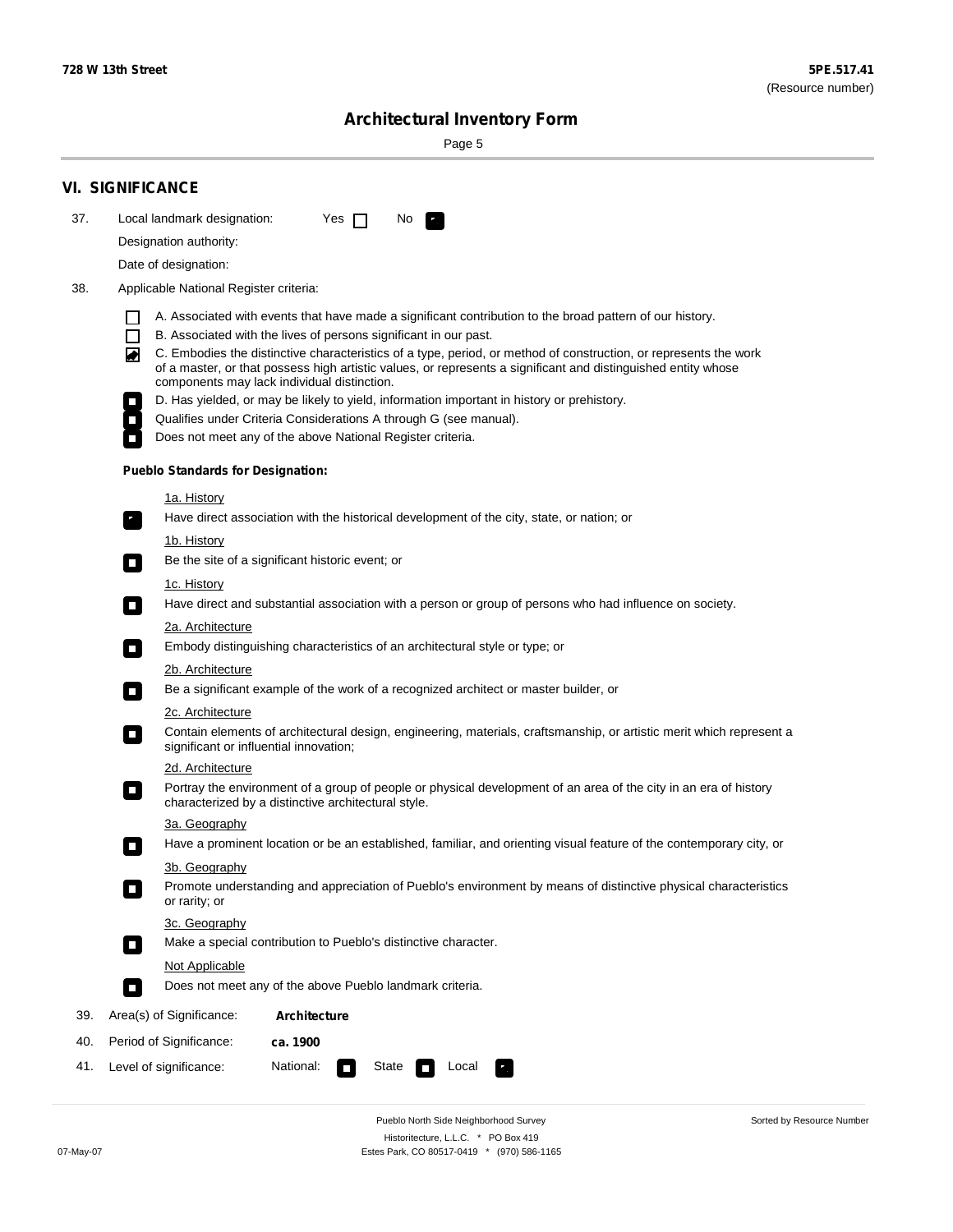Page 6

#### 42. Statement of significance:

This property is historically significant under Pueblo Local Landmark criterion 1A for its association with the development of **Pueblo's North Side Neighborhood, when more architecturally sophisticated buildings joined the smaller, plainer dwellings** originally constructed here. It is also associated with Pueblo's professional, entrepreneurial middle class, which largely settled in the neighborhood. As well, the house is architecturally significant under National Register criterion C (Pueblo Local Landmark criterion 2A) as an example of the Edwardian style. However, the levels of architectural and historical significance, combined with physical integrity, are not to the extent that this property would qualify for individual listing in the National Register of Historic Places, the Colorado State Register of Historic Properties, or as a City of Pueblo Landmark. It is, **nonetheless, a contributing resource within any potential historic district.**

Constructed around 1900, this house exhibits a moderate level of physical integrity relative to the seven aspects of integrity as defined by the National Park Service and the Colorado Historical Society: location, setting, design, materials, **workmanship, feeling, and association. The replaced windows and connecting garage have obscured or removed some** character-defining features. Nonetheless, the building remains in its basic form, retaining sufficient physical integrity to **convey its architectural and historical significance.**

#### **VII. NATIONAL REGISTER ELIGIBILITY ASSESSMENT**

44. National Register eligibility field assessment: Local landmark eligibility field assessment:

**Individually eligible Not eligible** Not eligible **Need data** No m

> Yes Yes

No

 $No$   $\neg$   $N/A$ 

 $N/A$ 

**Individually eligible Not eligible** Not eligible **Need data** 

45. Is there National Register district potential? Yes ▰

**Pueblo's North Side Neighborhood represents the evolution of the city's professional middle and upper classes. Its diversity of architectural styles and forms directly represents the city's changing economic and cultural climates. As well, the neighborhood is distinctive because it appears to have evolved independently of the area's dominant industry, steel manufacturing.** Discuss:

If there is National Register district potential, is this building contributing:

If the building is in existing National Register district, is it contributing: 46.

### **VIII. RECORDING INFORMATION**

| 47. | Photograph numbers): | <b>CD-ROM Photo Disc: North Side Photos</b><br>File Name(s): 13thstw728                                                       |
|-----|----------------------|-------------------------------------------------------------------------------------------------------------------------------|
|     | Negatives filed at:  | <b>Special Collections</b><br><b>Robert Hoag Rawlings Public Library</b><br>100 East Abriendo Avenue<br>Pueblo, CO 81004-4290 |
| 48. | Report title:        | <b>Pueblo North Side Neighborhood Survey</b>                                                                                  |
| 49. | $Date(s)$ :          | 06/28/05                                                                                                                      |
| 50. | Recorder(s):         | <b>Adam Thomas</b>                                                                                                            |
| 51. | Organization:        | Historitecture, L.L.C.                                                                                                        |
| 52. | Address:             | <b>PO Box 419</b>                                                                                                             |
|     |                      | Estes Park, CO 80517-0419                                                                                                     |
| 53. | Phone number(s):     | (970) 586-1165                                                                                                                |

<sup>43.</sup> Assessment of historic physical integrity related to significance: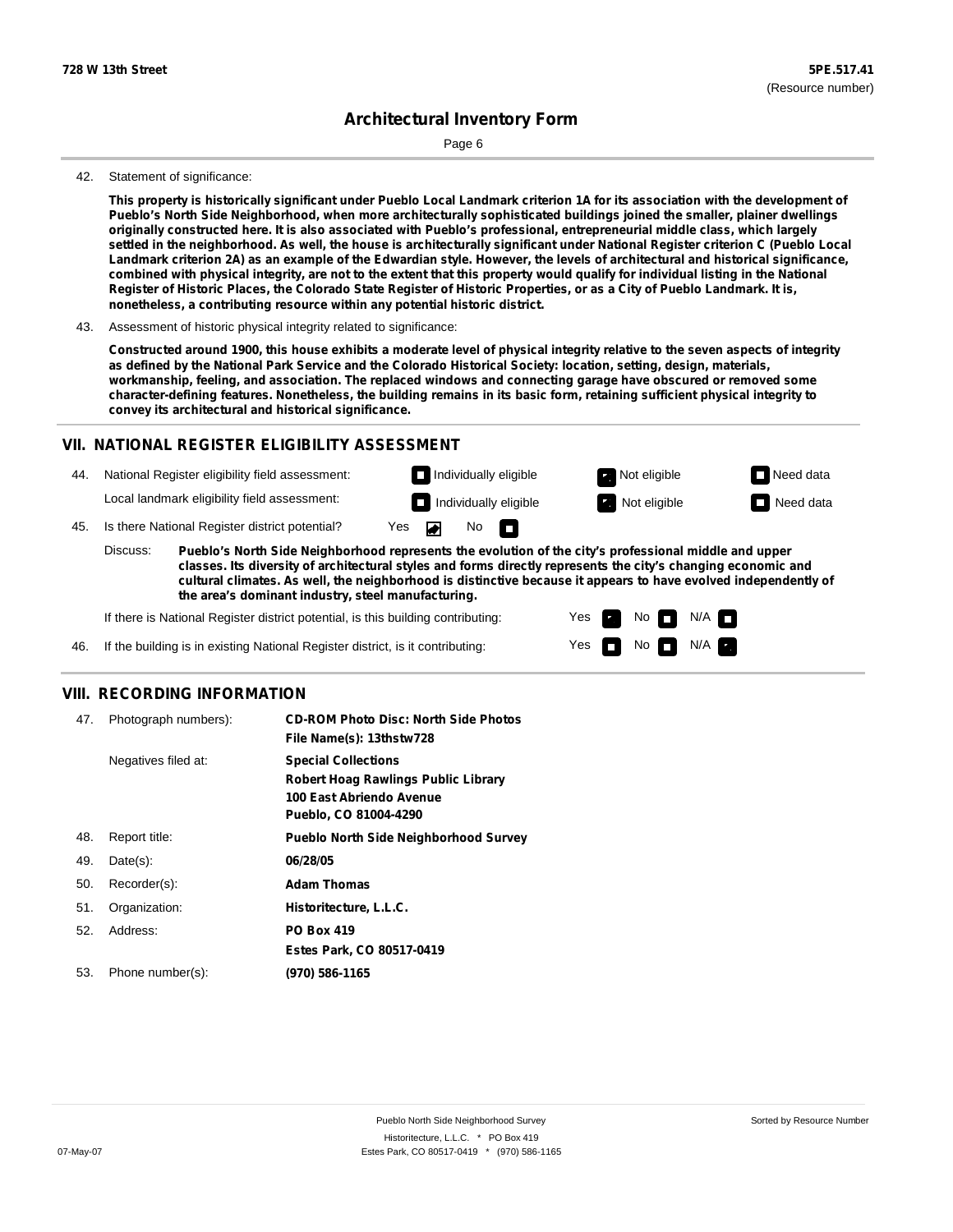Page 7